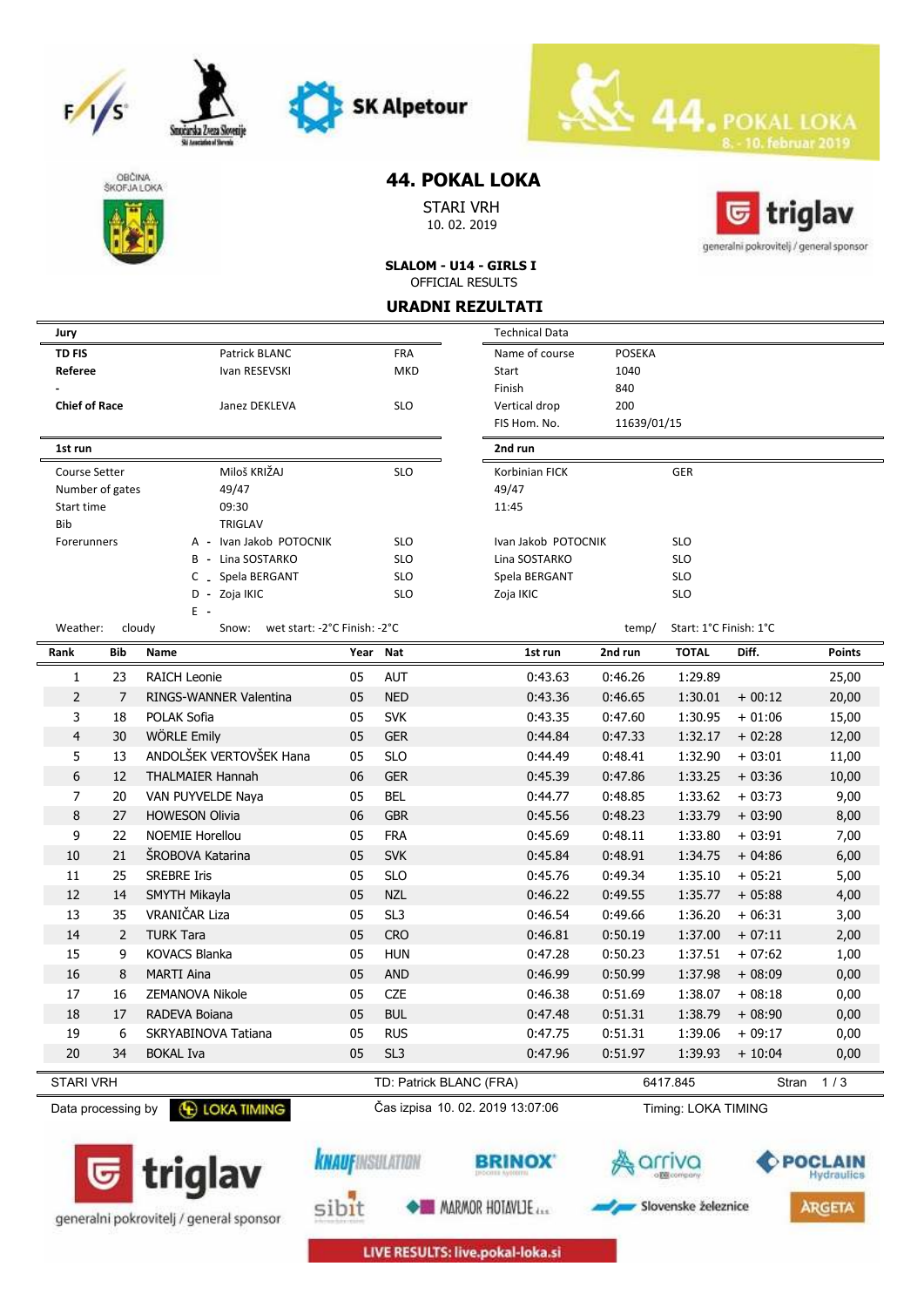







# **44. POKAL LOKA**

STARI VRH 10. 02. 2019



generalni pokrovitelj / general sponsor

### **SLALOM - U14 - GIRLS I** OFFICIAL RESULTS

### **URADNI REZULTATI**

| Rank | Bib | <b>Name</b>             |    | Year Nat        | 1st run | 2nd run | <b>TOTAL</b> | Diff.    | <b>Points</b> |
|------|-----|-------------------------|----|-----------------|---------|---------|--------------|----------|---------------|
| 21   | 37  | <b>BOKAL Ana</b>        | 06 | SL <sub>3</sub> | 0:49.19 | 0:51.26 | 1:40.45      | $+10:56$ | 0,00          |
| 22   | 36  | PUŚNIK Lana             | 05 | SL <sub>3</sub> | 0:47.94 | 0:52.64 | 1:40.58      | $+10:69$ | 0,00          |
| 23   | 32  | OMERZU Ula              | 06 | SL <sub>2</sub> | 0:48.81 | 0:52.07 | 1:40.88      | $+10:99$ | 0,00          |
| 24   | 4   | <b>DOBLER Sina</b>      | 05 | <b>AUT</b>      | 0:43.70 | 0:57.47 | 1:41.17      | $+11:28$ | 0,00          |
| 25   | 33  | MEGLIČ Neža             | 05 | SL <sub>3</sub> | 0:49.50 | 0:51.70 | 1:41.20      | $+11:31$ | 0,00          |
| 26   | 31  | LESKOVEC Alina          | 06 | SL <sub>2</sub> | 0:46.76 | 0:54.45 | 1:41.21      | $+11:32$ | 0,00          |
| 27   | 28  | <b>VANDEALE Julie</b>   | 06 | <b>BEL</b>      | 0:49.53 | 0:52.31 | 1:41.84      | $+11:95$ | 0,00          |
| 28   | 10  | SAKA Sakiko             | 05 | <b>JPN</b>      | 0:49.64 | 0:54.26 | 1:43.90      | $+14:01$ | 0,00          |
| 29   | 24  | <b>FINNIGAN Jessica</b> | 05 | <b>NZL</b>      | 0:50.53 | 0:54.32 | 1:44.85      | $+14:96$ | 0,00          |
| 30   | 5   | NIKOLIĆ Iva             | 05 | <b>SRB</b>      | 0:50.81 | 0:56.67 | 1:47.48      | $+17:59$ | 0,00          |
| 31   | 15  | CORLATEANU Ioan         | 06 | <b>ROU</b>      | 0:54.04 | 0:58.24 | 1:52.28      | $+22:39$ | 0,00          |

### **DID NOT FINISH 1st RUN**

| <b>Bib</b> | Name                    | <b>Year Nat</b>       |
|------------|-------------------------|-----------------------|
| ર          | <b>HOLMES Charlotte</b> | <b>GBR</b><br>05      |
| 19         | LIKIC Ina               | BIH<br>06             |
| 38         | STOJANOVIČ Tia          | SL <sub>3</sub><br>05 |
|            |                         |                       |

### **DISQUALIFIED 1st RUN**

| <b>Bib</b> | <b>Name</b>     | Year Nat  | Gates |
|------------|-----------------|-----------|-------|
|            | PASCOLAT Teresa | 06<br>ITA | 46    |

### **DID NOT FINISH 2.nd RUN**

|    | <b>Name</b>               |    | Year Nat   |
|----|---------------------------|----|------------|
| 11 | <b>VALENTINE Belmonte</b> | 05 | <b>FRA</b> |
| 26 | QUINZ Ginevra             | 06 | <b>ITA</b> |
| 29 | KOVAROVA Jitka            | 05 | <b>CZE</b> |

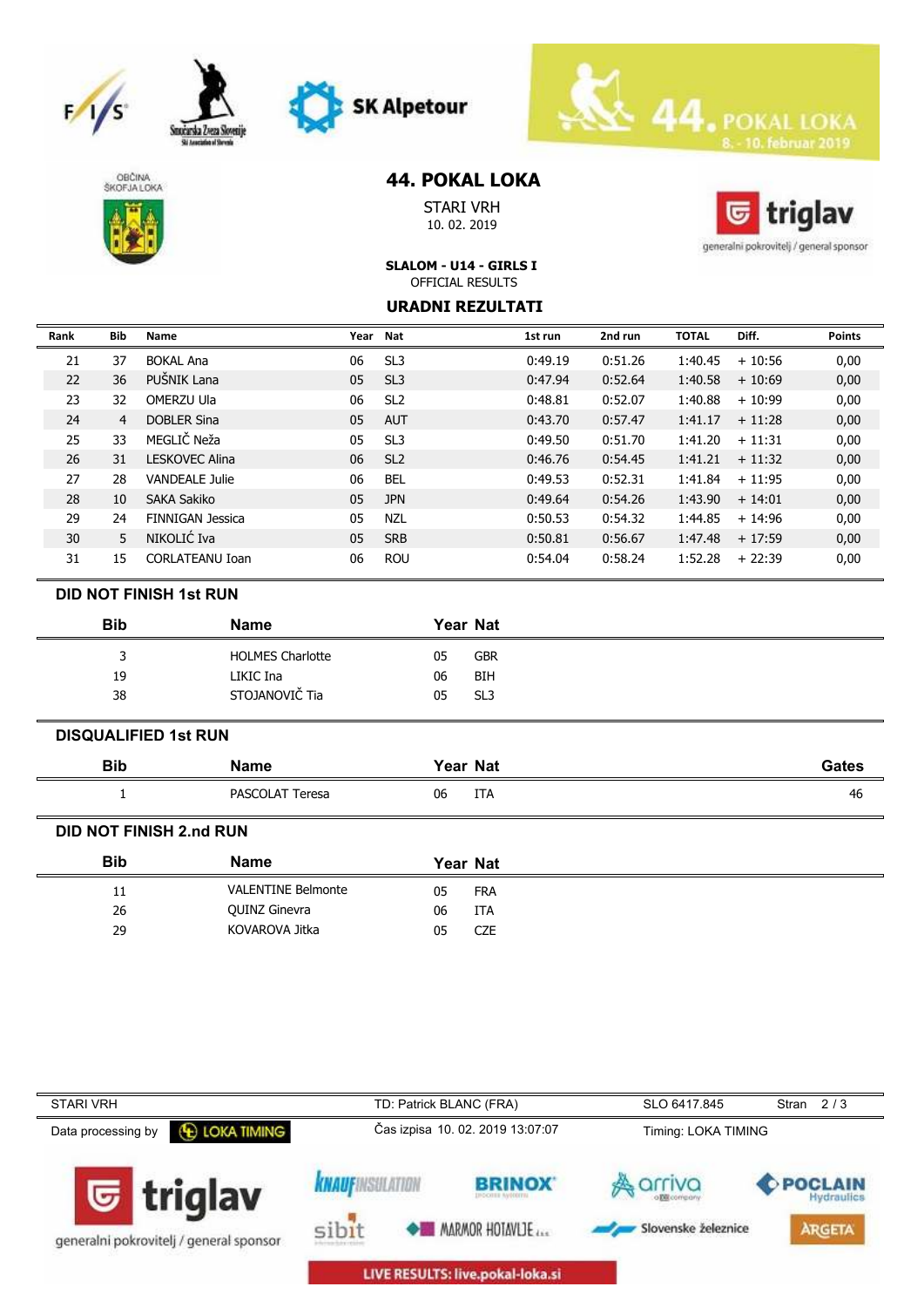







Smożarska Zveza S

# **44. POKAL LOKA**

STARI VRH 10. 02. 2019



**SLALOM - U14 - BOYS I** OFFICIAL RESULTS

#### **URADNI REZULTATI**

| Jury                 |     |                                                 |          |                         | <b>Technical Data</b>            |               |                        |          |                              |
|----------------------|-----|-------------------------------------------------|----------|-------------------------|----------------------------------|---------------|------------------------|----------|------------------------------|
| <b>TD FIS</b>        |     | Patrick BLANC                                   |          | <b>FRA</b>              | Name of course                   | <b>POSEKA</b> |                        |          |                              |
| Referee              |     | Ivan RESEVSKI                                   |          | <b>MKD</b>              | Start                            | 1040          |                        |          |                              |
|                      |     |                                                 |          |                         | Finish                           | 840           |                        |          |                              |
| <b>Chief of Race</b> |     | Janez DEKLEVA                                   |          | <b>SLO</b>              | Vertical drop                    | 200           |                        |          |                              |
|                      |     |                                                 |          | FIS Hom. No.            | 11639/01/15                      |               |                        |          |                              |
| 1st run              |     |                                                 |          |                         | 2nd run                          |               |                        |          |                              |
| <b>Course Setter</b> |     | Miloš KRIŽAJ                                    |          | <b>SLO</b>              | Korbinian FICK                   |               | GER                    |          |                              |
| Number of gates      |     | 49/47                                           |          |                         | 49/47                            |               |                        |          |                              |
| Start time           |     | 09:30                                           |          |                         | 11:45                            |               |                        |          |                              |
| Bib                  |     | TRIGLAV                                         |          |                         |                                  |               |                        |          |                              |
| Forerunners          |     | A - Ivan Jakob POTOCNIK                         |          | <b>SLO</b>              | Ivan Jakob POTOCNIK              |               | <b>SLO</b>             |          |                              |
|                      |     | B - Lina SOSTARKO                               |          | <b>SLO</b>              | Lina SOSTARKO                    |               | <b>SLO</b>             |          |                              |
|                      |     | C _ Spela BERGANT                               |          | <b>SLO</b>              | Spela BERGANT                    |               | <b>SLO</b>             |          |                              |
|                      |     | D - Zoja IKIC<br>$E -$                          |          | <b>SLO</b>              | Zoja IKIC                        |               | <b>SLO</b>             |          |                              |
| Weather:             |     | cloudy<br>Snow:<br>wet start: -2°C Finish: -2°C |          |                         |                                  | temp/         | Start: 1°C Finish: 1°C |          |                              |
| Rank                 | Bib | Name                                            | Year Nat |                         | 1st run                          | 2nd run       | <b>TOTAL</b>           | Diff.    | <b>Points</b>                |
| $\mathbf{1}$         | 58  | <b>KURZ Niklas</b>                              | 05       | <b>AUT</b>              | 0:42.28                          | 0:46.36       | 1:28.64                |          | 25,00                        |
| $\overline{2}$       | 41  | RÖTTELE Emil                                    | 05       | <b>GER</b>              | 0:43.31                          | 0:46.79       | 1:30.10                | $+01:46$ | 20,00                        |
| 3                    | 63  | MONGELLAZ Theo                                  | 05       | <b>FRA</b>              | 0:42.90                          | 0:47.26       | 1:30.16                | $+01:52$ | 15,00                        |
| $\overline{4}$       | 49  | <b>SVATOS Lukas</b>                             | 05       | <b>CZE</b>              | 0:43.64                          | 0:46.98       | 1:30.62                | $+01:98$ | 12,00                        |
| 5                    | 43  | <b>ESTRUGA Pirmin</b>                           | 05       | <b>AND</b>              | 0:43.80                          | 0:46.89       | 1:30.69                | $+02:05$ | 11,00                        |
| 6                    | 50  | <b>BARFOOT Josh</b>                             | 05       | <b>SVK</b>              | 0:43.51                          | 0:47.28       | 1:30.79                | $+02:15$ | 10,00                        |
| $\overline{7}$       | 62  | <b>VALJAK Tomo</b>                              | 05       | <b>CRO</b>              | 0:43.67                          | 0:47.31       | 1:30.98                | $+02:34$ | 9,00                         |
| 8                    | 56  | <b>MENCINGER Matej</b>                          | 05       | <b>SLO</b>              | 0:43.85                          | 0:47.28       | 1:31.13                | $+02:49$ | 8,00                         |
| 9                    | 60  | HRIBERŠEK Alen                                  | 05       | <b>SLO</b>              | 0:44.24                          | 0:47.77       | 1:32.01                | $+03:37$ | 7,00                         |
| 10                   | 75  | RAKOVIČ Matic                                   | 05       | SL <sub>2</sub>         | 0:45.16                          | 0:48.18       | 1:33.34                | $+04:70$ | 6,00                         |
| 11                   | 61  | <b>BELAK Michal</b>                             | 05       | <b>SVK</b>              | 0:44.93                          | 0:48.42       | 1:33.35                | $+04:71$ | 5,00                         |
| 12                   | 84  | <b>HAJDINJAK Gal</b>                            | 06       | SL <sub>3</sub>         | 0:46.05                          | 0:47.79       | 1:33.84                | $+05:20$ | 4,00                         |
| 13                   | 64  | CALVO Alvar                                     | 05       | <b>AND</b>              | 0:45.30                          | 0:49.34       | 1:34.64                | $+06:00$ | 3,00                         |
| 14                   | 77  | <b>VRANA Noa</b>                                | 05       | <b>CRO</b>              | 0:46.54                          | 0:48.13       | 1:34.67                | $+06:03$ | 2,00                         |
| 15                   | 59  | SEMERDJIEV Marko                                | 05       | <b>BUL</b>              | 0:46.36                          | 0:49.36       | 1:35.72                | $+07:08$ | 1,00                         |
| 16                   | 42  | <b>FILIPEC Karlo</b>                            | 05       | <b>CRO</b>              | 0:45.90                          | 0:50.01       | 1:35.91                | $+07:27$ | 0,00                         |
| 17                   | 72  | <b>EDERL Thomas</b>                             | 05       | <b>GER</b>              | 0:49.33                          | 0:46.69       | 1:36.02                | $+07:38$ | 0,00                         |
| 18                   | 48  | <b>KLINGMAYR Lorenz</b>                         | 05       | <b>HUN</b>              | 0:47.15                          | 0:49.88       | 1:37.03                | $+08:39$ | 0,00                         |
| 19                   | 46  | <b>BOUAS Ioannis</b>                            | 05       | <b>BEL</b>              | 0:46.97                          | 0:51.23       | 1:38.20                | $+09:56$ | 0,00                         |
| 20                   | 71  | FRAGIACOMO Matteo                               | 05       | ITA                     | 0:48.37                          | 0:50.12       | 1:38.49                | $+09:85$ | 0,00                         |
| <b>STARI VRH</b>     |     |                                                 |          | TD: Patrick BLANC (FRA) |                                  |               | 1483.845               | Stran    | 1/3                          |
| Data processing by   |     | <b>E LOKA TIMING</b>                            |          |                         | Čas izpisa 10. 02. 2019 13:07:10 |               | Timing: LOKA TIMING    |          |                              |
|                      |     | triglav                                         |          | <b>KNAUFINSULATION</b>  |                                  |               |                        |          | POCLAIN<br><b>Hydraulics</b> |

generalni pokrovitelj / general sponsor



**MARMOR HOTAVLIE** 

Slovenske železnice

**ARGETA** 

sibit